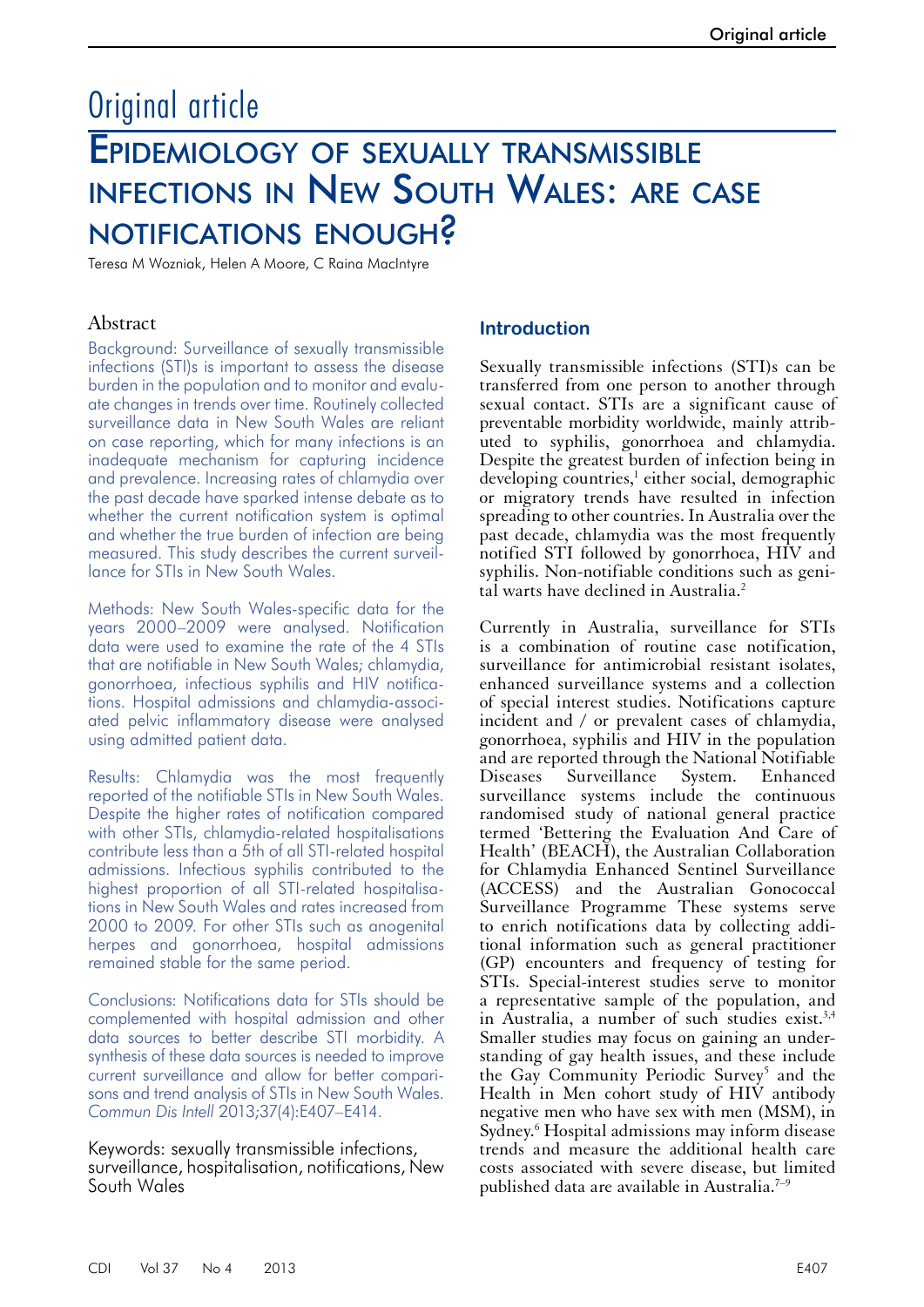The aim of this study was to examine the current surveillance systems for STIs and to describe the epidemiology of STIs in New South Wales using notifications and hospital admissions data.

# **Methods**

In New South Wales, notifiable diseases are reported to the NSW Notifiable Conditions Information Management System (NCIMS). Under the authority of the *NSW Public Health Act 2010,* the NSW Ministry of Health receives notifications of communicable disease through public health units from GPs, hospitals, and pathology laboratories.

The following notifiable conditions were analysed from NCIMS for the years 2000 to 2009:

| Communicable<br>disease group | Condition                                                                                                                               |
|-------------------------------|-----------------------------------------------------------------------------------------------------------------------------------------|
| Chlamydia<br>trachomatis      | Chlamydia trachomatis (non-<br>lymphogranuloma venereum),<br>congenital Chlamydia trachomatis                                           |
| Gonorrhoea                    | Gonorrhoea; including site of<br>infection: of the eye, pharynx,<br>genitourinary system, anus/rectum<br>and other or unspecified sites |
| Syphilis                      | Infectious syphilis (less than 2 years<br>duration)                                                                                     |
|                               | HIV                                                                                                                                     |

New South Wales Admitted Patient Data Collection (APDC) was utilised to extract records for hospital separations for the following ICD10-AM codes:

| Early congenital syphilis, symptomatic             | A50.0             |
|----------------------------------------------------|-------------------|
| Early congenital syphilis, latent                  | A50.1             |
| Early congenital syphilis, unspecified             | A50.2             |
| Late congenital syphilitic oculopathy              | $A50.3-$<br>A50.7 |
| Congenital syphilis, unspecified                   | A50.9             |
| Primary genital syphilis                           | A51.0             |
| Primary anal syphilis                              | A51.1             |
| Primary syphilis of other sites                    | A51.2             |
| Secondary syphilis of skin and mucous<br>membranes | A51.3             |
| Other secondary syphilis                           | A51.4             |
| Early syphilis, latent                             | A51.5             |
| Infectious syphilis                                | A51.9             |
| Cardiovascular syphilis (198.0*)                   | A52.0             |
| Symptomatic neurosyphilis                          | A52.1             |
| Asymptomatic neurosyphilis                         | A52.2             |
| Neurosyphilis, unspecified                         | A52.3             |
| Other symptomatic late syphilis                    | A52.7             |
| Late syphilis, latent                              | A52.8             |

| Late syphilis, unspecified                                                                              | A52.9 |
|---------------------------------------------------------------------------------------------------------|-------|
| Latent syphilis, unspecified as early or late                                                           | A53.0 |
| Syphilis, unspecified                                                                                   | A53.9 |
| Gonococcal infection of lower genitourinary<br>tract without periurethral or accessory gland<br>abscess | A54.0 |
| Gonococcal infection of lower genitourinary<br>tract with periurethral and accessory gland<br>abscess   | A54.1 |
| Gonococcal pelviperitonitis and other<br>gonococcal genitourinary infections                            | A54.2 |
| Gonococcal infection of eye                                                                             | A54.3 |
| Gonococcal infection of musculoskeletal<br>system                                                       | A54.4 |
| Gonococcal pharyngitis                                                                                  | A54.5 |
| Gonococcal infection of anus and rectum                                                                 | A54.6 |
| Other gonococcal infections                                                                             | A54.8 |
| Gonococcal infection, unspecified                                                                       | A54.9 |
| Chlamydial lymphogranuloma (venereum)                                                                   | A55   |
| Chlamydial infection of lower genitourinary tract                                                       | A56.0 |
| Chlamydial infection of pelviperitoneum and<br>other genitourinary organs                               | A56.1 |
| Chlamydial infection of genitourinary tract,<br>unspecified                                             | A56.2 |
| Chlamydial infection of pharynx                                                                         | A56.4 |
| Sexually transmitted chlamydial infection of<br>other sites                                             | A56.8 |
| Chancroid                                                                                               | A57   |
| Granuloma inguinale                                                                                     | A58   |
| Urogenital trichomoniasis                                                                               | A59.0 |
| Herpesviral infection of genitalia and urogenital<br>tract                                              | A60.0 |
| Herpesviral infection of perianal skin and<br>rectum                                                    | A60.1 |
| Anogenital herpesviral infection, unspecified                                                           | A60.9 |
| Anogenital (venereal) warts                                                                             | A63.0 |
| Other specified predominantly sexually<br>transmitted diseases                                          | A63.8 |
| Unspecified sexually transmitted disease                                                                | A64   |

The APDC was used to extract records for hospital separations for pelvic inflammatory disease (PID) ICD10-AM codes: N70.0, N70.1, N70.9, N71.0, N71.1, N71.9, N73.0–N73.2, N73.8, N73.9, N74.4.

Rates of hospital admission measures separations, not individuals, and one person may have multiple separations within a reporting period. The princi- pal cause of the hospitalisation was defined as the diagnosis that caused the patient's episode of care in hospital. A hospitalisation rate is an estimate of the proportion of a population that was hospital- ised during a specified period and is the number of hospitalisations per 100,000 population per year.

Notifications are a measure of incident cases: that is, the number of new cases in a specified period. A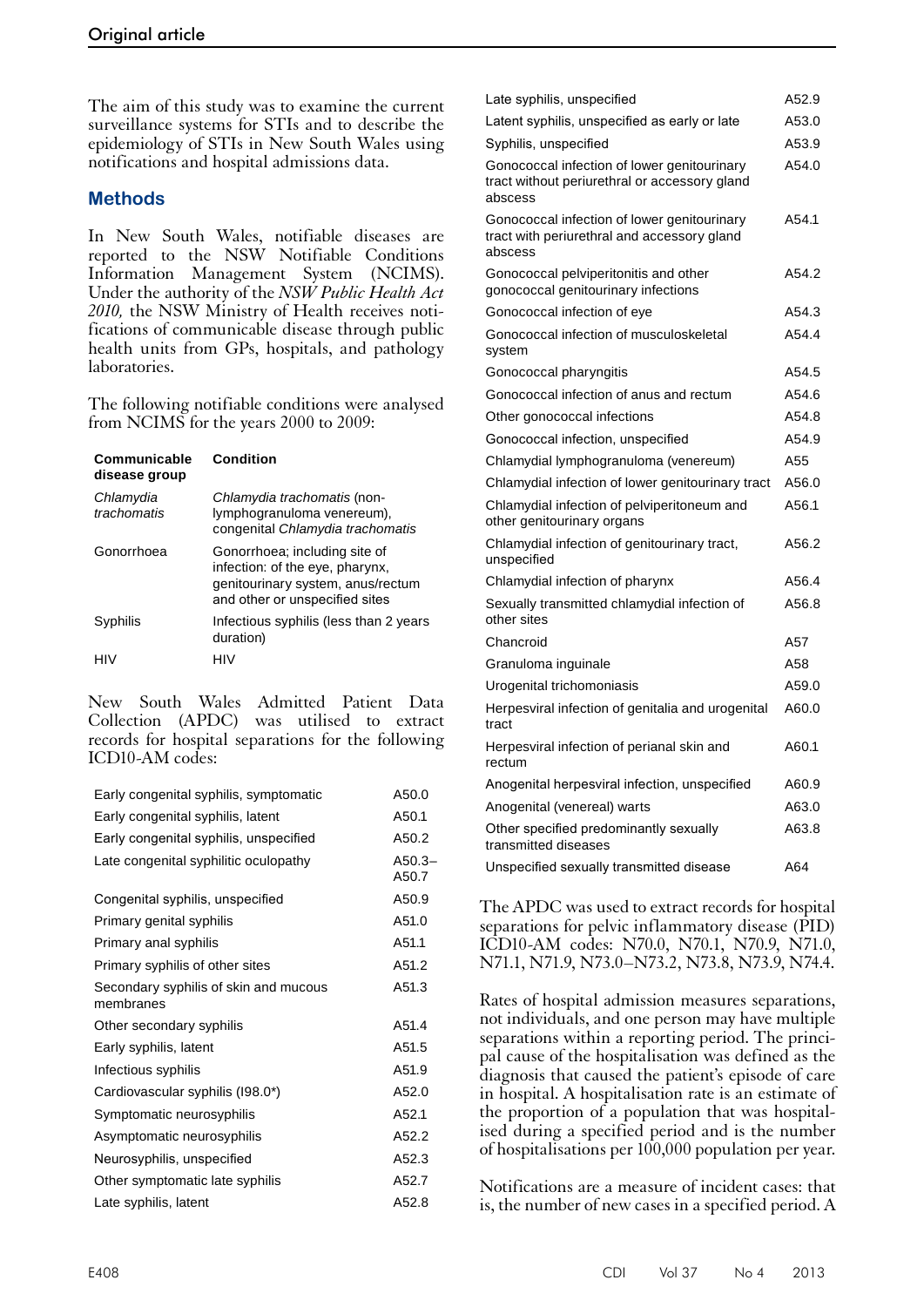notification rate is an estimate of the proportion of the population who have been diagnosed with the condition per 100,000 population per year.

All rates were age-standardised to adjust for differences in the age structure between populations using the direct method to compare between study groups. The Australian Bureau of Statistics estimated residential population as at 30 June 2001 was used as the standard population. All analyses were conducted using SAS software (SAS Institute, Inc., Cary, North Carolina).

The study was conducted by the NSW Ministry of Health and used de-identified aggregated data for which ethics committee approval was not required.

## **Results**

#### **Notifications in New South Wales**

In New South Wales in 2009, chlamydia was the most commonly notified STI, with rates notably higher when compared with infectious syphilis, HIV or gonorrhoea (Figure 1). The largest increases in rates from 2000 to 2009 were for chlamydia (53.7–215.4 per 100,000) and infectious syphilis  $(1.2-7.4 \text{ per } 100,000)$  whilst the rate of gonorrhoea and HIV notification remained stable over this period. In the study period, gonorrhoea and chlamydia notifications were

most common amongst persons aged 15–34 years (Table 1). Rates of chlamydia notification among women in this age group were double that of males (Table 1).

Notification rates for infectious syphilis (range 7.8–26.8 per 100,000), HIV (range 13.2–28.1 per 100,000) and gonorrhoea (range 82.5–102.6 per 100,000) were 5 to 10 times higher amongst males aged 20–39 years compared with females. More specifically, between 2000 and 2009 there was

## **Figure 1: Age-standardised rate for notifiable sexually transmissible infections, New South Wales, 2000 to 2009, by year**



**Table 1: Age-specific rate for notifiable sexually transmissible infections, New South Wales, 2000 to 2009, by age and sex**

|           |                | Chlamydia    | Gonorrhoea     |              | <b>HIV</b>     |              | <b>Infectious syphilis</b> |              |
|-----------|----------------|--------------|----------------|--------------|----------------|--------------|----------------------------|--------------|
| Age group | <b>Females</b> | <b>Males</b> | <b>Females</b> | <b>Males</b> | <b>Females</b> | <b>Males</b> | <b>Females</b>             | <b>Males</b> |
| $0 - 4$   | 9.4            | 8.5          | 0.3            | 0.1          | 0.3            | 0.1          | 0.0                        | $0.0\,$      |
| $5 - 9$   | 0.3            | 0.0          | 0.2            | 0.0          | 0.1            | 0.1          | 0.0                        | $0.0\,$      |
| $10 - 14$ | 28.0           | 2.4          | 1.4            | 0.0          | 0.2            | 0.0          | 0.0                        | 0.0          |
| $15 - 19$ | 880.6          | 237.6        | 18.1           | 27.6         | 0.7            | 0.9          | 0.6                        | 1.4          |
| $20 - 24$ | 1,093.8        | 661.6        | 22.8           | 92.7         | 3.6            | 13.2         | 1.6                        | 7.8          |
| $25 - 29$ | 489.7          | 471.6        | 15.5           | 102.6        | 3.8            | 23.5         | 2.0                        | 15.7         |
| $30 - 34$ | 213.2          | 273.4        | 10.3           | 90.4         | 3.5            | 25.6         | 1.7                        | 20.0         |
| $35 - 39$ | 103.8          | 177.1        | 6.7            | 82.5         | 1.8            | 28.1         | 0.6                        | 26.8         |
| $40 - 44$ | 54.1           | 119.1        | 4.4            | 56.1         | 1.8            | 22.5         | 1.0                        | 22.5         |
| $45 - 49$ | 28.5           | 73.6         | 3.1            | 33.3         | 1.0            | 14.8         | 0.7                        | 13.9         |
| $50 - 54$ | 17.3           | 48.3         | 1.6            | 22.6         | 1.1            | 8.8          | 0.4                        | 9.0          |
| $55 - 59$ | 6.4            | 26.9         | 1.3            | 12.1         | 0.6            | 5.5          | 0.4                        | 4.7          |
| $60 - 64$ | 3.0            | 15.5         | 1.0            | 8.1          | 0.5            | 4.1          | 0.1                        | 3.6          |
| $65 - 69$ | 1.9            | 8.2          | 0.3            | 4.2          | 0.5            | 1.1          | 0.2                        | 1.9          |
| $70 - 74$ | 1.2            | 4.4          | 0.4            | 1.3          | 0.4            | 0.6          | 0.4                        | 1.0          |
| $75 - 79$ | 0.6            | 2.3          | 0.2            | 1.2          | $\mathbf 0$    | 0.9          | 0.0                        | 1.6          |
| $80 - 84$ | 0.2            | 1.0          | 0.2            | 0.0          | 0.2            | 0.7          | 0.2                        | 0.4          |
| $85+$     | 1.1            | 2.2          | 0.3            | 0.0          | 0.0            | 0.0          | 0.0                        | 0.0          |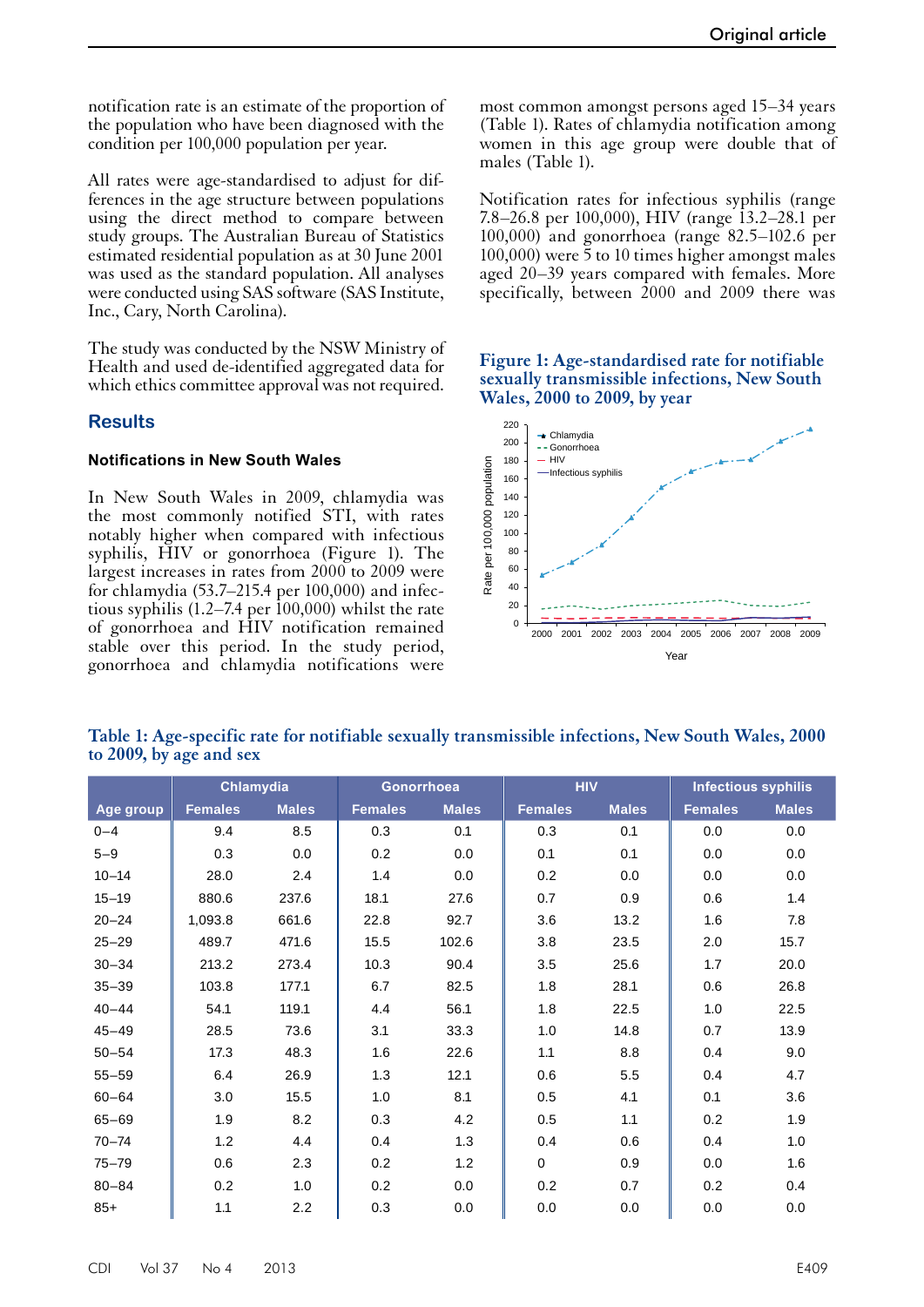an 11-fold increase in infectious syphilis notifications amongst males. The rate increased from 1.3 per 100,000 in 2000 to 14.2 per 100,000 in 2009 (Figure 2).

#### **Figure 2: Age-standardised rates of infectious syphilis, New South Wales, 2000 to 2009, by sex**



Gonorrhoea most commonly caused infection of the genitourinary system in all ages except in the  $0-14$  years age range (n=6) where infection of the eye or 'other' were more common (Table 2). Anogenital (genitourinary combined with infection of the anus or rectum) infection accounted for approximately 72% (n=10,239) of the gonococcal notifications of people aged 15 years or over. Amongst those younger than 15 years, there were 16 cases of anogenital gonorrhoea. Pharyngeal infection due to gonor- rhoea was highest in the 30–34 years age group where it contributed to  $11\%$  (n=285) of total gonorrhoea infections (Table 2).

#### **Hospital admissions in New South Wales**

The rate of hospital separations in which an STI was recorded as the principal diagnosis or comorbid condition can provide a measure of the burden of more serious STI complications. In New South Wales, the total rate of STI admissions has gradually increased from a rate of 9.4 per 100,000 in 2000 to 11.2 per 100,000 in 2009 (Figure 3). Females were more likely to be hospitalised for an STI than males at a ratio of 1.3:1 (data not shown). Over the same period, there was a greater than 2-fold decrease in hospital admissions with an STI as the principal cause of the hospitalisa- tion (Figure 3).

Syphilis, anogenital herpes and chlamydia represented the greatest proportion of total STI-related hospital admissions (Table 3). An analysis of changes over time shows that hospitalisations for chlamydia and syphilis increased between 2000 and 2009, while hospitalisations for conditions related to anogenital herpes and gonorrhoea remained stable.





Young adults experienced the highest rate of STI-related hospital admissions, with the number of STI-related admissions amongst those aged 20–34 years being approximately double that for those aged 35–49 years and approximately 5 times that of people in the other age groups  $(0-19, 50-64,$ and  $65+$ ) (Figure 4).

### **Figure 4: Rate for sexually transmissible infection hospitalisation,\* New South Wales, 2000 to 2009, by age group and year**



Primary and secondary diagnoses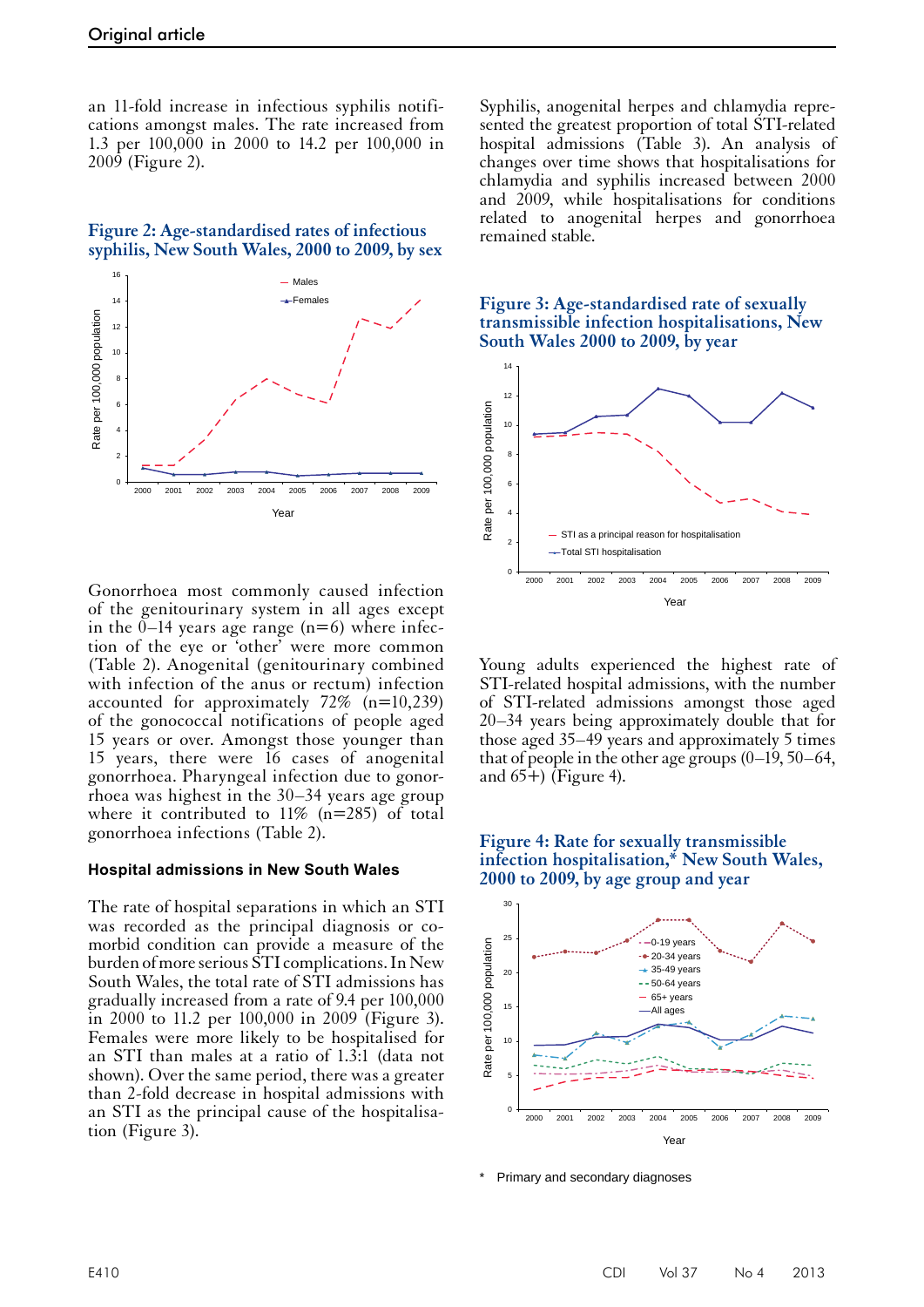| <b>NEW AGE OFFICER</b><br>いろう  |
|--------------------------------|
|                                |
| MOO                            |
|                                |
| S                              |
|                                |
|                                |
| ,,,,,,                         |
|                                |
| i                              |
|                                |
|                                |
|                                |
|                                |
|                                |
| the of conduction interface is |
|                                |
|                                |
| וטוב את כמו                    |
|                                |
|                                |
| Î<br>I                         |

CDI

| န္တ            | S              |                   | 65              |                      | ۱Ω            | 23             |
|----------------|----------------|-------------------|-----------------|----------------------|---------------|----------------|
|                |                |                   | 47              |                      |               | 52             |
| 55–59          | ೢೕ             |                   | တ္တ             |                      | Ю             | စ္             |
|                |                |                   | 88              | ဖ                    |               | 48             |
| $50 - 54$      | ℅              |                   | 63              |                      | ۱Ω            | 21             |
|                |                |                   | $\frac{314}{5}$ | 55                   | 24            | ဒ              |
| $65 - 49$      | ℅              |                   | 65              | ≌                    | ∞             |                |
|                |                |                   | 521             | Š<br>$\mathsf{R}$    | 29            | $\frac{8}{10}$ |
| $0 - 44$       | $\approx$      |                   | 58              | $\leq$               |               | 7              |
|                | c              |                   | 830             | 235                  |               | 246            |
|                | $\approx$      |                   | 58              | $\overset{\circ}{=}$ | ₽             | $\frac{6}{1}$  |
| $35 - 39$      | c              |                   | 275             | 360                  | <u>ನ</u>      | 356            |
|                | ಸಿ             |                   | 56              |                      | ╤             | ⊵              |
| $30 - 34$      | c              |                   | 399             | 392                  | 285           | 433            |
| ೧              | Ş              |                   | 58              | 4                    | S             | $\infty$       |
| $\mathbb{Z}^2$ | $\blacksquare$ | $\mathbf{\Omega}$ | ,609            | 379                  | 293           | 495            |
|                | %<br>%         |                   |                 |                      | $\infty$      |                |
| $20 - 24$      | $\mathbf{r}$   | Ю                 | 1,472 59        | 317 13               | 861           | 509 20         |
| $15 - 19$      | <b>Se</b>      |                   | 59              | Ю                    |               | $\frac{1}{3}$  |
|                | $\mathbf{r}$   | ഥ                 | 584             | 50                   | $\frac{2}{3}$ |                |
| $\frac{5}{5}$  | ve<br>Ve       | $\frac{5}{2}$     | 39              |                      |               | 19 46 302      |
|                | S              |                   | $\frac{6}{5}$   |                      |               |                |
|                | ite of infect  | Eye               | Genitourinary   | Anus and rectum      | Pharynx       | Dthei          |

Total number of notifications for site of infections in the eye n=27; in genitourinary site n=8,334; anus/ rectum site n=1,922; pharynx site n=1,256; and other n=2,681. Total number of notifications Total number of notifications for site of infections in the eye n=27; in genitourinary site n=8,334; anus/ rectum site n=1,922; pharynx site n=1,256; and other n=2,681. Total number of notifications<br>n=14,220. Table 3: Sexually transmissible infection-related hospitalisations \* where a sexually transmissible infection was the primary cause of hospitalisation,<br>New South Wales, 2000 to 2009 **Table 3: Sexually transmissible infection-related hospitalisations \* where a sexually transmissible infection was the primary cause of hospitalisation, New South Wales, 2000 to 2009**

|                   |               | 2000 | <b>2001</b>   |               | 2002          |                | 2003         |                          | 2004           |                           | 2005         |               | 2006                           |               | 2007         |    | 2008     |     | 2009     |                          |
|-------------------|---------------|------|---------------|---------------|---------------|----------------|--------------|--------------------------|----------------|---------------------------|--------------|---------------|--------------------------------|---------------|--------------|----|----------|-----|----------|--------------------------|
|                   | $\subseteq$   | se.  |               | $\frac{5}{6}$ | $\mathbf{C}$  | ಸಿ             | $\mathbf{r}$ | $\overline{\mathcal{S}}$ | $\equiv$       | ್ನೇ                       | $\mathbf{r}$ | ್ನೇ           | $\mathbf{C}$                   | ್ನೇ           | $\mathbf{r}$ | ್ಥ | $\equiv$ | ್ನೇ | $\equiv$ | $\overline{\mathcal{S}}$ |
| vphilis           | $\frac{8}{3}$ | 35   | $\frac{2}{3}$ | 29            | $\frac{2}{3}$ | 29             | 41           | 30                       | 8              | 34                        | 46           | $\frac{8}{2}$ | 36                             | $\frac{8}{2}$ | 46           | 29 | 57       | 36  | 89       | $\overline{6}$           |
| concrrhoea        | $\tilde{c}$   |      | စ္            | ≌             | స్            | $\overline{2}$ | ₽            | చ                        | $\overline{4}$ | $\overset{\infty}{\cdot}$ | ⊵            | ₽             | $\overset{\circ}{\rightarrow}$ | $\tilde{c}$   | စ္           | 으  | ⋣        | თ   | 21       | చ                        |
| hlamydia          | 10            |      | 26            | ₽             | 25            | $\overline{1}$ | 24           | $\frac{6}{5}$            | 37             | ភ                         | 46           | $\frac{8}{2}$ | 32                             | 25            | 36           | 23 | 37       | 23  | స్       | ë                        |
| Anogenital herpes | $\frac{8}{4}$ | 35   | $\frac{4}{4}$ | 30            | 36            | 25             | 33           | 24                       | 45             | 26                        | 45           | 27            | $\overline{6}$                 | 31            | 5            | 32 | 46       | 29  | 45       | 8                        |
| <b>Tther</b>      | 15            |      | $\frac{5}{2}$ |               |               | ဖ              | 22           | $\frac{6}{5}$            | 20             | $\overline{ }$            | Ξ            |               | ဖ                              | ഥ             | ∞            | ∞  | ഥ        | ო   |          | ⊃                        |
|                   |               |      |               |               |               |                |              |                          |                |                           |              |               |                                |               |              |    |          |     |          |                          |

The total hospitalisations where a sexually transmissible infection was the primary diagnosis for the period 2000 to 2009 was 1,515. The total hospitalisations where a sexually transmissible infection was the primary diagnosis for the period 2000 to 2009 was 1,515.

\* does not include co-morbid conditions (n=2,359) and conditions coded as 'other predominantly sexually transmissible infections not elsewhere specified' (n=3,092). does not include co-morbid conditions (n=2,359) and conditions coded as 'other predominantly sexually transmissible infections not elsewhere specified' (n=3,092).

† 'Other' refers to hospitalisations for chancroid, granuloma inguinale and urogenital trichomoniasis. 'Other' refers to hospitalisations for chancroid, granuloma inguinale and urogenital trichomoniasis.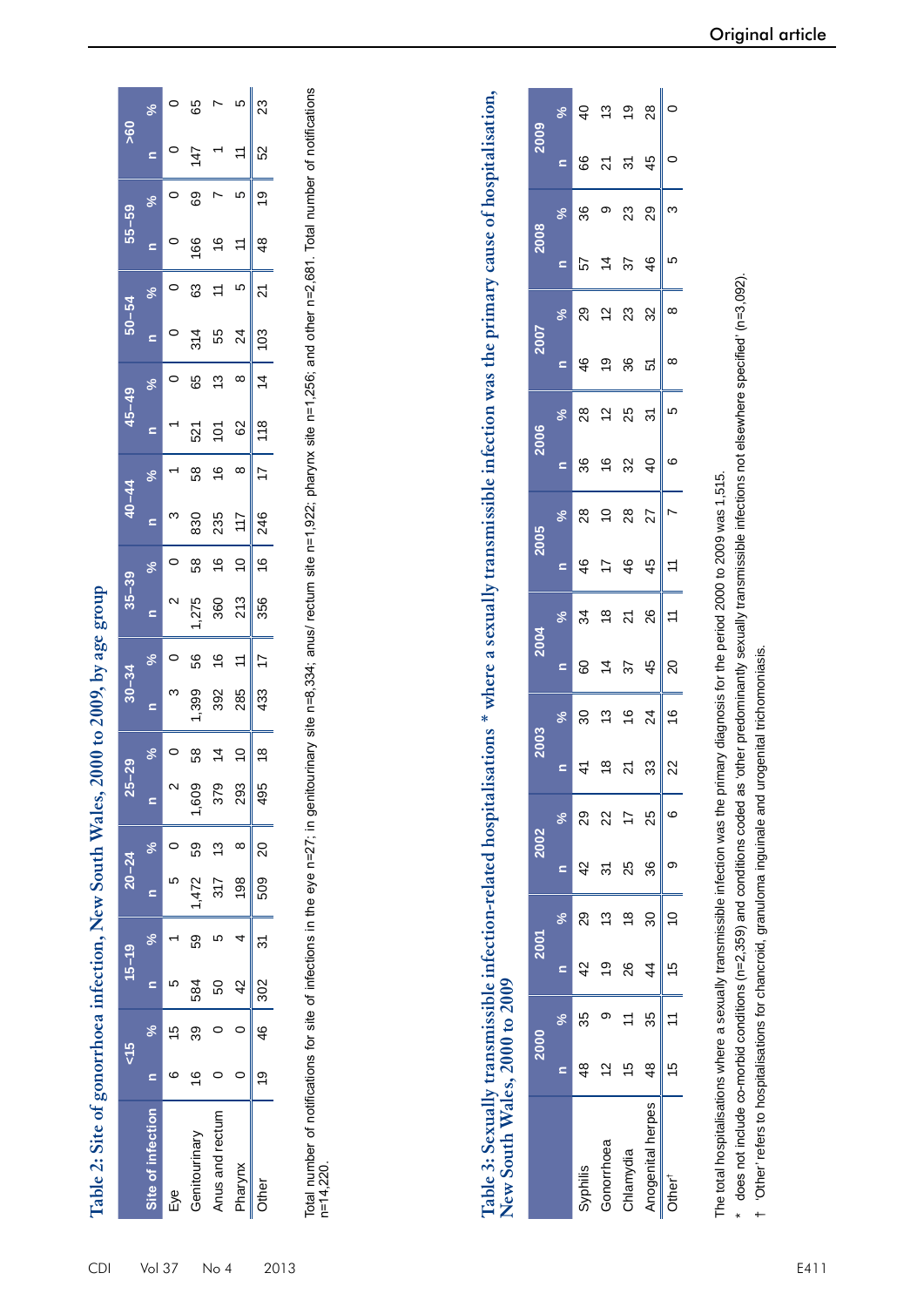Rates of total PID due to chlamydia infection declined over the past decade from 22 per 100,000 population in 2000 to 15 per 100,000 population in 2009 (Figure 5). Of these, the largest decline since 2000 was for chronic PID hospitalisation, whereas acute PID hospitalisations were stable.

## **Figure 5: Age-standardised rate of chlamydiaassociated pelvic inflammatory disease diagnosis,\* New South Wales, 2000 to 2009**



Coded as a principal diagnosis. Pelvic inflammatory disease of unspecified duration, n=6663.

# **Discussion**

STIs remain a significant public health burden in New South Wales. Much of what informs STI dis- ease trends in New South Wales is generated from the case notification system. Chlamydia is the most highly reported notifiable STI in New South Wales, followed by gonorrhoea, with infectious syphilis and HIV remaining stable and low for the period 2003– 2009. However, these notification data do not estab- lish the detail essential to understanding the true burden of disease, such as the rates of undiagnosed infections and the severity of disease. Much of the current focus has been on the increase in chlamydia notification rates in young people and in particular amongst young females. However, there needs to be a more wide reaching discussion as to how suitable the current notification based surveillance system is at measuring rates of STIs in New South Wales, in the absence of an evaluation of the NSW Notifiable Conditions Information Management System. Clearly, notifications are important for ascertaining the overall number of identified cases, but as is the case for chlamydia, infectious syphilis and gonorrhoea notifications, they do not provide a measure of incidence and overall burden of disease. Other data sources are required to complement notifica- tions data and to more appropriately reflect changes

in rates of infection and associated disease complications. These include data generated by surveys, $3$ sentinel surveillance systems, $11$  testing data $10,12$  and inpatient hospital statistics. Currently, hospitalisation data are under utilised but can provide valuable information on the more severe consequences of undiagnosed or untreated infection.

Chlamydia notification rates in New South Wales increased rapidly between 2000 and 2009, with the highest proportion increase amongst young women aged 15–24 years. These apparent trends in increased notification rates may be a result of increasing transmission rates or an increase in targeted testing activity,<sup>10,11,12</sup> which is detecting and treating previously asymptomatic persons, or a combination of both. Currently, there is no systematic reporting of chlamydia testing patterns. However, studies have shown that the testing rates for chlamydia and other STIs have increased 10-fold since 1998 and testing is undertaken most frequently amongst the  $15-24$  years age group.<sup>10</sup> Similarly, increased rates of chlamydia testing were also evident in rural New South Wales, though the proportion of people tested in this region remained low (below 2% per GP visit).12 Measures of chlamydia testing rates in priority populations are needed, more specifically, the number of young people tested for chlamydia in the past 12 months. These data could be collected through Medicare reports or alternatively by establishing an enhanced surveillance system for the regular collection and reporting of these data. The Australian Government Department of Health is in negotiations with Medicare for the routine release of testing data.<sup>13</sup>

While chlamydia notification rates were the high-<br>est of all STIs in New South Wales, chlamydiaassociated PID rates have been declining, and chlamydia was not the leading primary diagnosis for STI-related hospitalisations. Similar discord- ances between chlamydia notifications and PID rates have been previously reported.<sup>9,14</sup> The discordance may reflect early detection and treatment of chlamydia, preventing the subsequent complications. Although difficulties with the diagnosis of PID may lead to differences in the rate of diagnosis between clinicians,<sup>15,16</sup> few studies have examined these differences. Without a co-ordinated approach and a clear understanding of the complexity of chlamydia and its associated disease development, notifications alone cannot provide evidence for appropriate public health actions.

Over the past decade there has been an 11-fold increase in infectious syphilis notification rates amongst males and this may in part explain the large proportion of STI-related hospitalisations that are due to syphilis. In New South Wales, infectious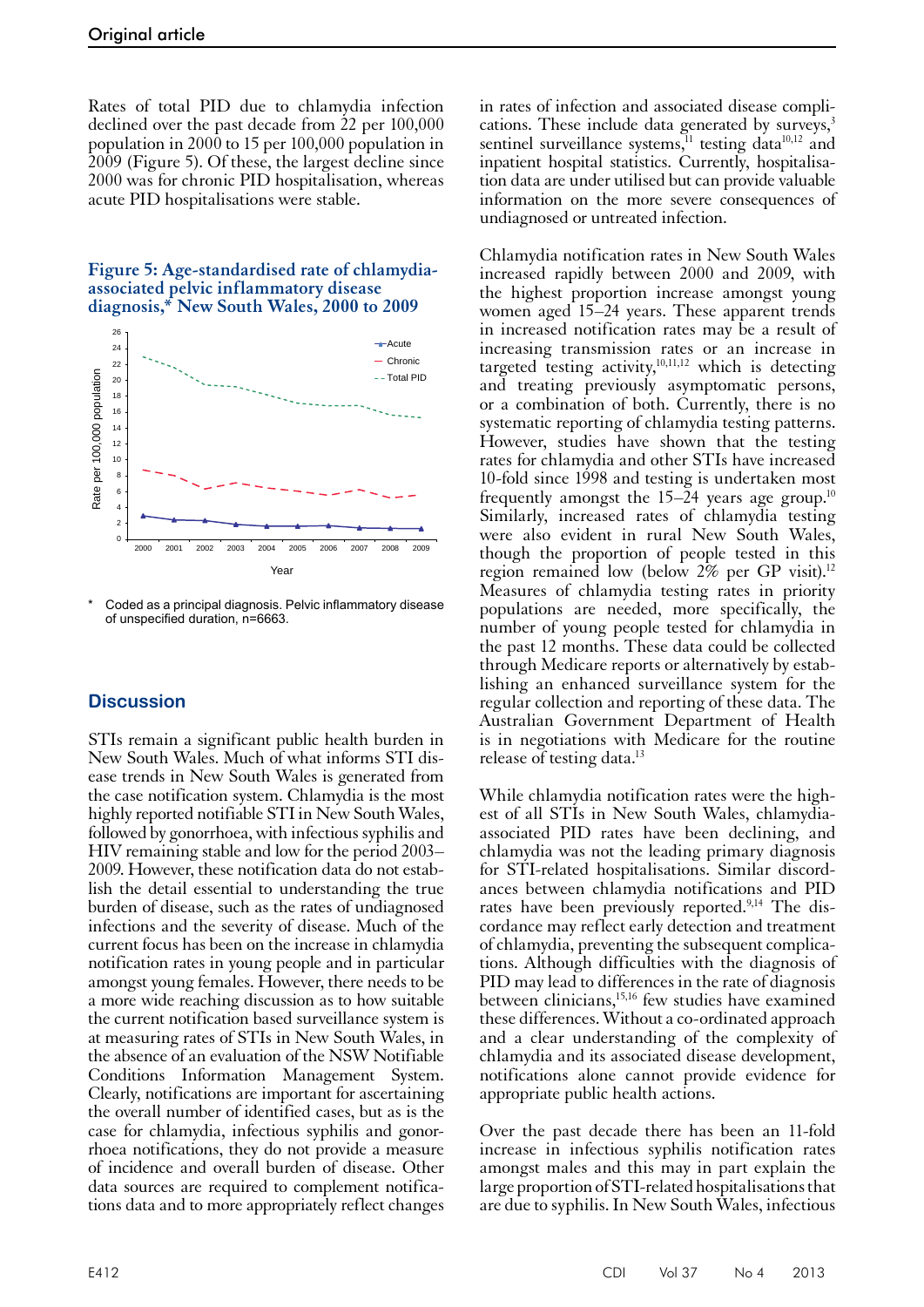syphilis occurs predominantly amongst MSM, approximately half of whom are HIV co-infected.<sup>17</sup> The increase in the number of male cases of syphilis may be a consequence of factors other than an increase in prevalence, such as increasing testing, $18$ which disproportionately affects some populations. Notifications data and published studies support a predominance of syphilis transmission amongst males and amongst those co-infected with HIV. However, more detailed socio-demographic and behavioural predictors are needed to draw appropriate conclusions about disease trends. In the future, information pertaining to 'gender of partner' and or 'HIV status' would be necessary to complement notifications in understanding the priority populations most affected by infection.<sup>13</sup> Furthermore, hospitalisation data would improve the understanding of the impact of infection in the more severe cases of untreated infectious syphilis.

Despite an increase in antimicrobial resistance amongst gonococci isolates in New South Wales, which might be expected to lead to a higher number of infections,<sup>19</sup> gonorrhoea notifications remained stable from 2003 until 2009. The anogenital region accounted for the majority of gonorrhoea notifications, followed by infection of the pharynx. Pharyngeal gonorrhoea is most common amongst  $\text{MSM}^{\text{20}}$  and can be transmitted to other sites. $^{21}$  Currently, there are limited data on the transmissibility of gonorrhoea, particularly by anatomical sites. Reporting the site of gonorrhoea infection is important for determining appropriate diagnosis and treatment and in some populations. It may also reflect changes in sexual behaviour.

With changes in STI epidemiology, it is important to examine whether notifications alone are reli- able enough to monitor trends in a population. In many instances, case notifications measure the rate of infection in those individuals who present with symptoms, those who have been tested oppor- tunistically or have requested to be tested. It does not however, provide a measure of population-level rates of STIs and can only approximate trends over time as it is highly dependent on who presents with symptoms and who is tested. To better understand the timing and duration of infection, data relating to testing and positivity rates are needed. As GPs are the first point of contact with approximately 80% of the Australian population, $2^2$  surveillance data from GPs could estimate population-level testing patterns. Information relating to GP prac- tices can be found in the BEACH program or by requesting data from Medicare. The BEACH data show that the rate of GP management for all STIrelated problems increased by two-thirds between 1998 and 2007.10 Other than GPs, STIs can also be

investigated in sexual health clinics, and data from this setting suggests chlamydia rates to be at least a third of that currently notified, when adjusted for testing patterns.<sup>11</sup> No similar studies have been conducted for other STIs but comparable trends may be evident when testing data becomes more readily available.

There are several limitations to the data presented. Persons with asymptomatic disease or with mild symptoms of the infection are less likely to seek health care than those with symptoms. Site of infection for gonorrhoea notifications does not take into account multiple sites infected but rather the site where the organism was first isolated. Persons may have several hospital admissions, which may overestimate rates of hospitalisation. This may occur for infections such as chlamydia in particular where repeat infections are common, or syphilis, where positive serology may have been from previously treated individuals.

Despite the substantial heterogeneity in diagnosis, treatment and surveillance systems, available data suggest that STIs are on the rise. Changes in the epidemiology of STIs presents challenges to surveillance both in understanding the true burden of disease and for service provision. Understanding the true burden of disease needs to comprise of morbidity measures to effectively monitor the spread of disease and establish true patterns of progression. Morbidity is currently routinely reported using case notification, whilst other data measuring rates of STI-related hospitalisations are under utilised. Both data sources are important and should not be used in isolation but rather combined, and complemented with data on test- ing patterns, diagnosis, treatment, and aspects of sexual behaviour. A synthesis of these systems is needed to improve current surveillance which in turn would allow for better comparisons and trend analysis of STIs in New South Wales.

## *Author details*

Dr Teresa M Wozniak<sup>1,2</sup> Mrs Helen A Moore<sup>3</sup> Professor C Raina MacIntyre<sup>2</sup>

- 1. New South Wales Public Health Officer Training Program, NSW Ministry of Health, Sydney, New South Wales
- School of Public Health and Community Medicine, University of New South Wales, Sydney, New South Wales
- 3. Centre for Epidemiology and Evidence, NSW Ministry of Health, Sydney, New South Wales

Corresponding author: Dr Teresa Wozniak. Email: [twozn@](mailto:twozn@doh.health.nsw.gov.au) [doh.health.nsw.gov.au](mailto:twozn@doh.health.nsw.gov.au)